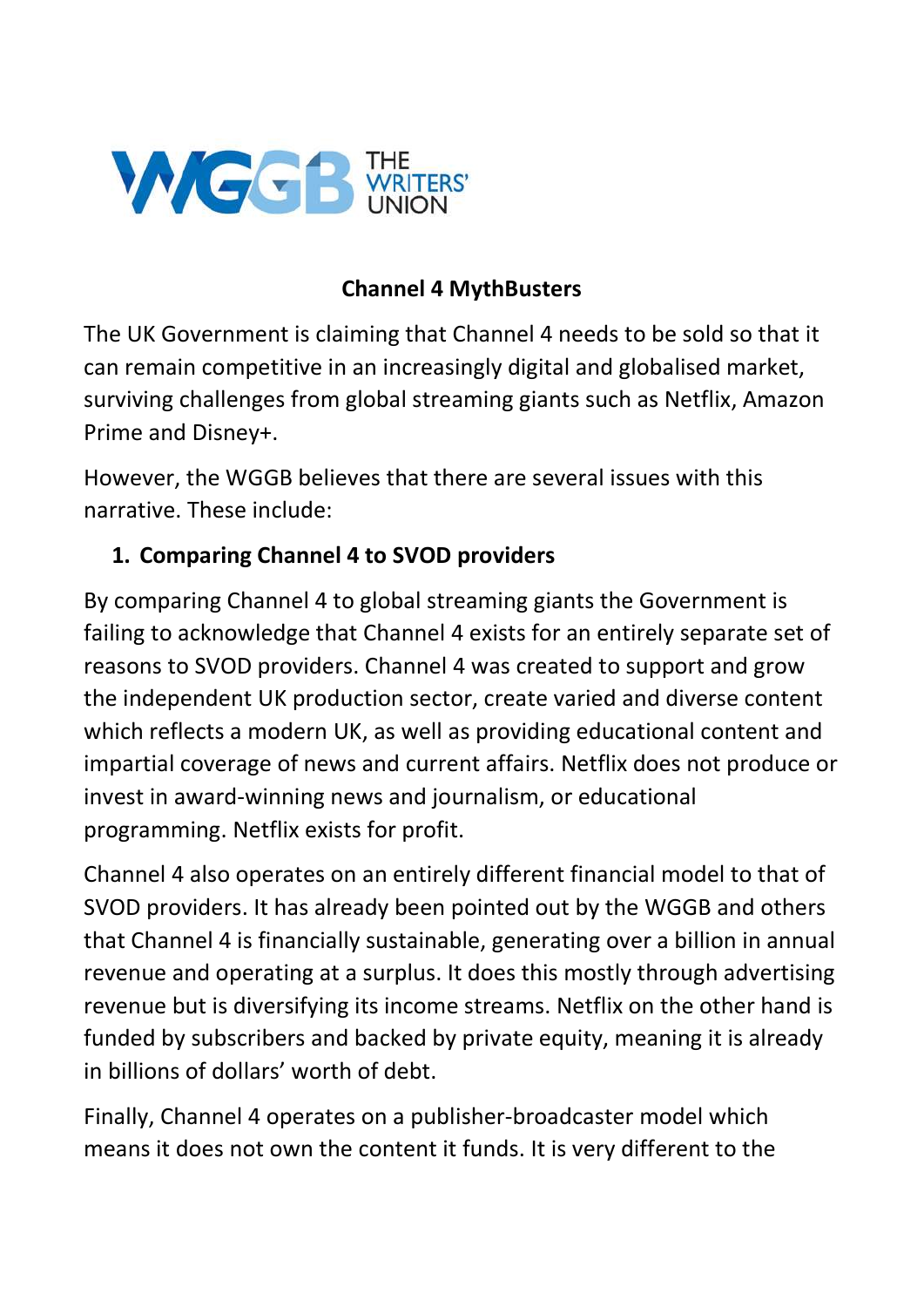model of Netflix or Amazon Prime who acquire the rights to the content they make. It also means that UK production companies commissioned by Channel 4 can continue to monetise their shows by licensing them to other platforms and in other markets. In fact, streaming providers rely on being able to acquire many of the programmes originally commissioned by Channel 4 to add to their portfolio offering. In Q1 2021 content originally distributed by Channel 4 accounted for 124 million streams on Netflix.

# 2. Assuming that digital is best

Linear TV is still by far the number one way UK viewers consume content. Last year the average person watched two hours, 57 minutes of broadcaster TV (live, TV playback and broadcaster VOD) a day, whilst only 34 minutes were spent watching SVOD.

There are also around 1.5 million households in the UK who do not have internet access, with those over 65 and from lower incomes most affected by a lack of internet access.

# 3. Assuming that Channel 4 isn't already planning for the future

That said, Channel 4 is already planning on how it can improve its digital offering and has announced its Future4 strategy to "transform Channel 4 into a digital public service broadcaster". Channel 4 also aims to have increased its digital viewing to at least two billion views, have digital advertising account for 30% of its total revenue and have at least 10% of its revenue from non-advertising.

As part of this strategy, Channel 4 is also prioritising digital growth, targeting younger audiences, launching a £30 million Global Format Fund to invest in new UK-created and -produced content formats that have global potential. Further, Channel 4's 16-34 audience profile is 15% – more than double the 16-34 profile of BBC1 and BBC2 at 7%, and significantly younger than ITV's or Channel 5's at 9%. 22 of the top 25 young shows on TV in 2020 were on Channel 4.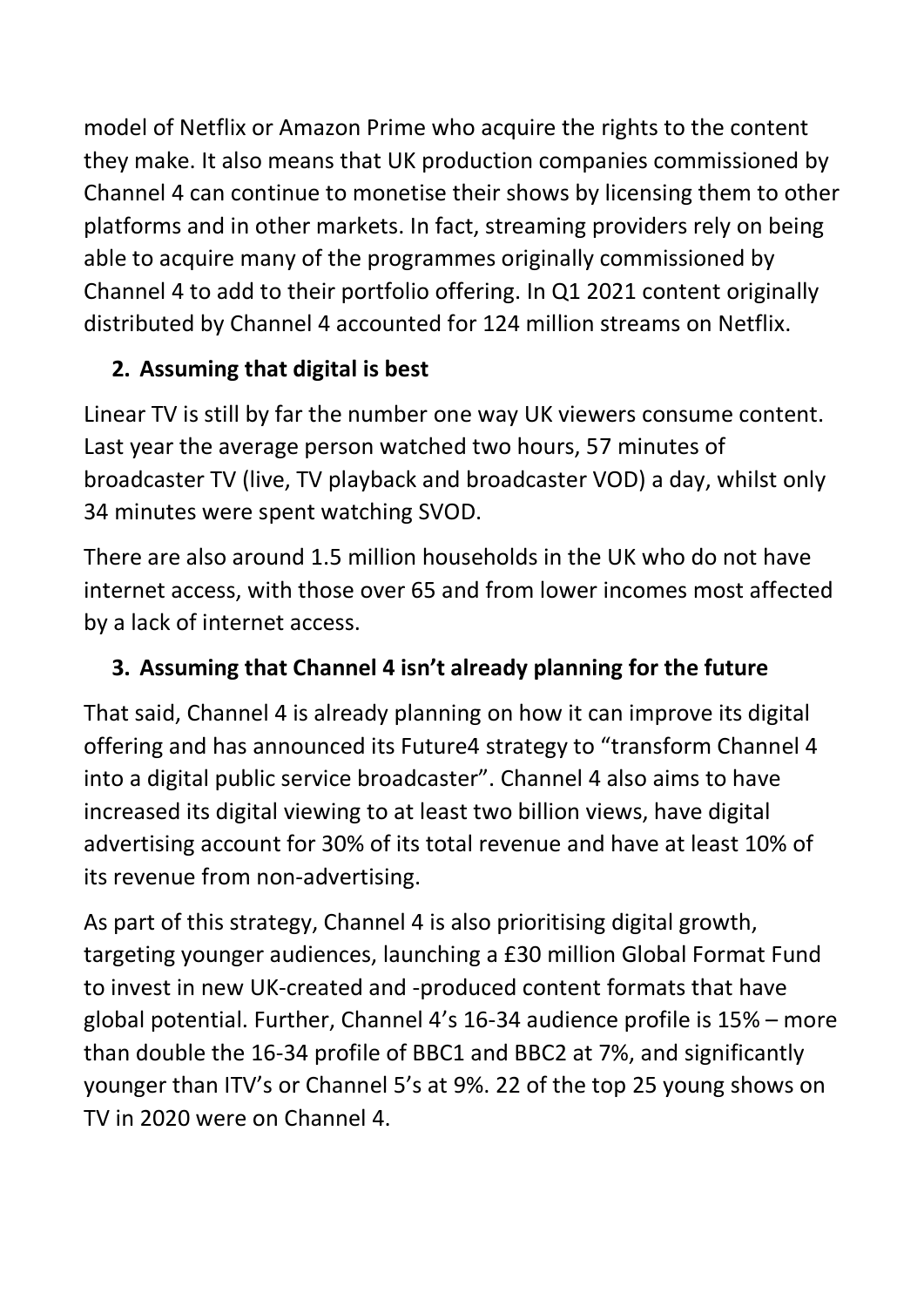Channel 4's digital offering is also already considerable. All 4 has more than 14,500 hours' worth of content available and is the UK's largest free streaming service, which, in 2021, amassed more than 1.25 billion programme views.

# 4. Suggesting that Channel 4 is too niche

Channel 4 is governed by its public service remit, which is agreed by Parliament and enshrined in legislation. As part of that remit Channel 4 has a responsibility to deliver content which appeals to underrepresented and marginalised groups across the UK. In a survey, 52% of UK adults agreed that Channel 4 "Reflects the lives of lots of different types of people in Britain".

# 5. Suggesting that UK indies don't rely on Channel 4 to fund new original content

In its Small Screen: Big Debate report, Ofcom noted that "The PSB channels provide the majority of first-run UK-originated programmes, despite the increasing role of SVOD services in the UK market", with PSBs, including Channel 4, contributing "32,200 hours of first-run UK content in 2018, compared to just over 210 hours of UK-produced content available on SVOD services Netflix and Amazon Prime Video".

Channel 4 has several funds which are specifically designed to support the independent productions and training initiatives and investment. These include the Emerging Indie Fund, which supports production companies in the Nations and Regions. The Creative Diversity Fund is a development and production fund to support and accelerate diverse ideas, talent and external production companies. The Indie Growth Fund invests in earlystage production companies and supports their development. As part of the 4 All the UK strategy, the Indie Growth Fund has been refocused to prioritise investment in companies based in the Nations and Regions, companies led by people from ethnically diverse backgrounds, and digital companies. The Indie Accelerator supports production companies where